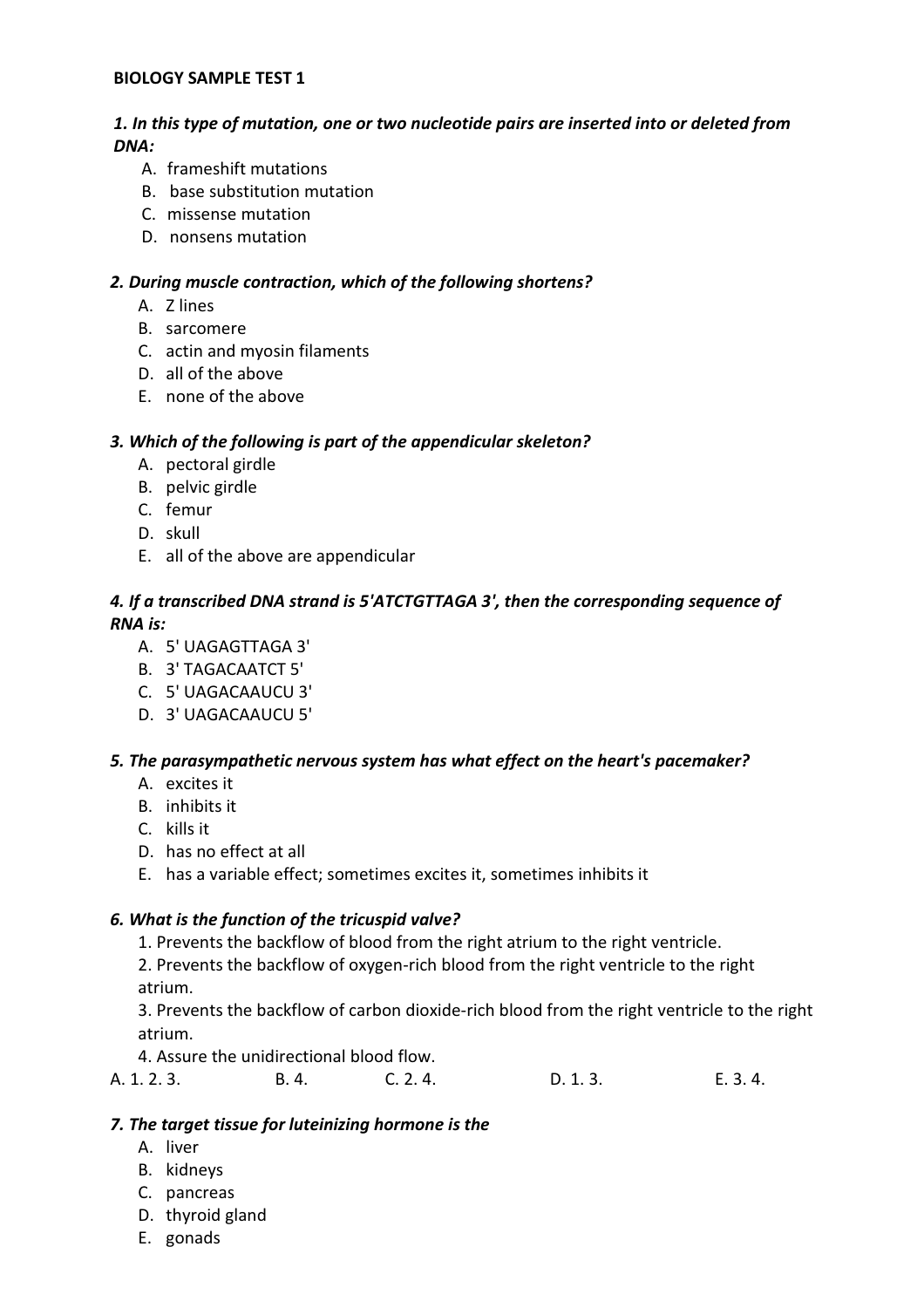#### 8. What type of hormones enter their target cells?

- A. steroid hormones
- B. peptide hormones
- C. both of the above
- D. none of the above

#### 9. What can be the genotype of a person of Rh+ blood group?

- A. Homozygous dominant
- B. heterozygous
- C. homozygous recessive
- D. A and B
- E. All of the above

# 10. When the ribosome moves down the mRNA strand during translation, and amino acids are added one by one to the polypeptide chain, the process is called:

- A. amino acid synthesis
- B. amino acid template translation
- C. elongation
- D. initiation

# 11. The possible pattern of inheritance of phenylketonuria

- A. dominant-recessive trait, the disorder is caused by a recessive allele
- B. dominant-recessive trait, the disorder is caused by a dominant allele
- C. Incomplete dominant trait, the heterozygous individuals are affected
- D. Incomplete dominant trait, the homozygous individuals are affected

#### 12. What can be the component of a DNA ?

- 1. nucleotides
- 2. nucleoside-diphosphates
- 3. one phosphate one deoxyribose thymine
- 4. one phosphate one deoxyribose uracil
- 5. one phosphate one ribose thymine
- A. 1,3. B.1,2,3. C.1,2,4. D.2,3. E. 1.

#### 13. What does cardiac output depends on?

- A. stroke volume
- B. heart rate
- C. temperature
- D. stress
- E. all of the above

#### 14. Which statement is wrong?

- A. Most of the  $CO<sub>2</sub>$  is transported in the plasma as bicarbonate ion.
- B. Oxygen binds to hemoglobin in the lungs.
- C. Oxygen-hemoglobin dissociation curve depends on pH.
- D. Some  $CO<sub>2</sub>$  diffuses to the capillaries from the alveoli.
- E. Hemoglobin consists of four polypeptide chains.